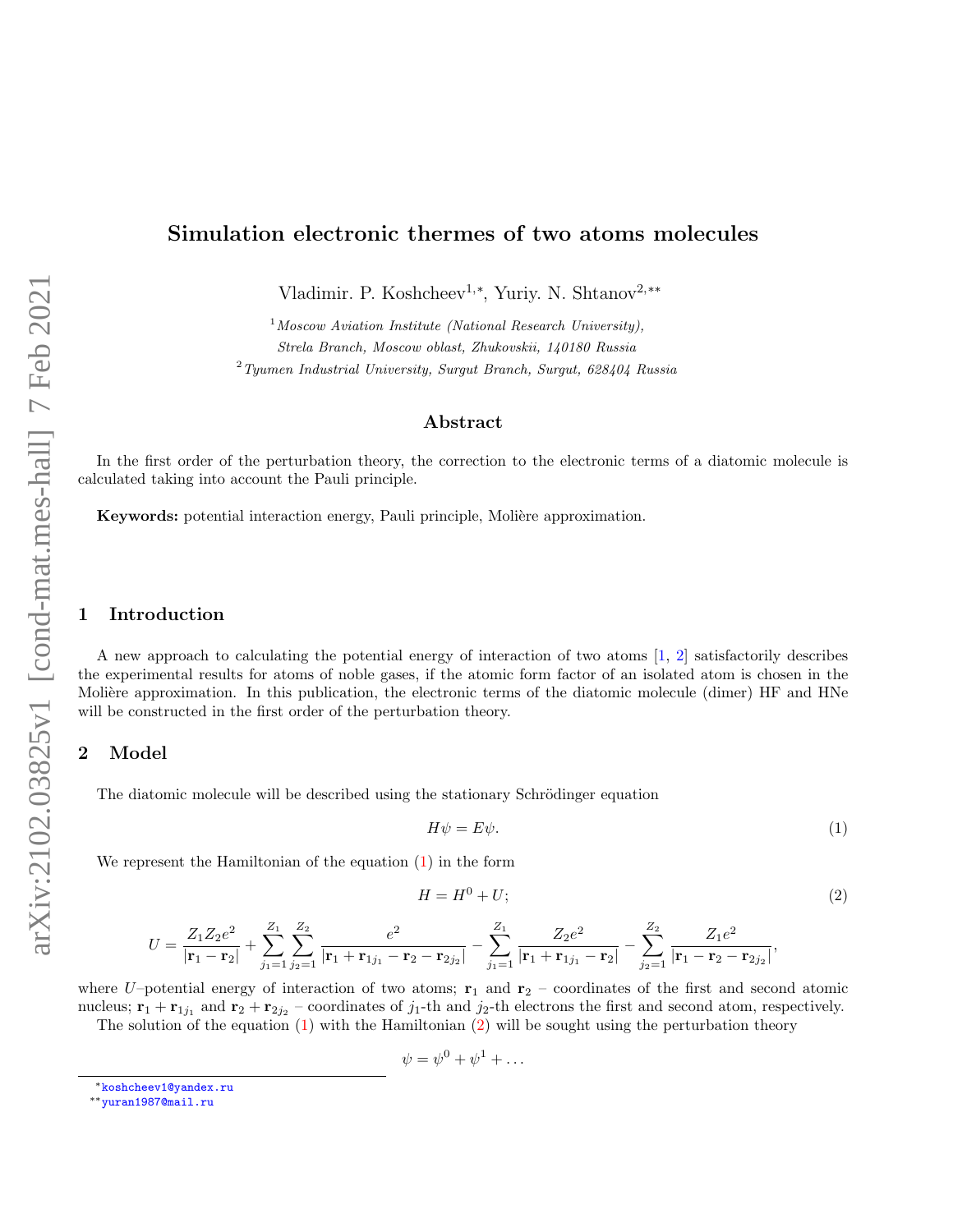<span id="page-1-2"></span>
$$
E = E^0 + E^1 + \dots
$$

The electronic terms of a diatomic molecule will be sought in the first order of the perturbation theory

$$
E^{1}(r) = \langle \psi^{0} | U | \psi^{0} \rangle, \qquad (3)
$$

where  $r = |\mathbf{r}_1 - \mathbf{r}_2|$ ; angle brackets  $\langle \ldots \rangle$  were introduced by Dirac [\[3\]](#page-3-1).

We represent the Hamiltonian  $H^0$  in the form

$$
H^0 = H_1^0 + H_2^0,
$$

where  $H_i^0$ -the Hamiltonian of the *i*th atom; *i*=1,2.

The solution to the Schrödinger equation

$$
H^0\psi^0 = E^0\psi^0,
$$

will be sought in the form

$$
\psi^0 = \psi_1^0 \psi_2^0,
$$
  

$$
E^0 = E_1^0 + E_2^0,
$$

where the Schrödinger equation for the  $i$ th isolated atom has the form

<span id="page-1-1"></span><span id="page-1-0"></span>
$$
H_i^0 \psi_i^0 = E_i^0 \psi_i^0,\tag{4}
$$

where  $\psi_i^0 = \psi_i^0(\mathbf{r}_{i1}, \mathbf{r}_{i2}, \dots, \mathbf{r}_{iZ_i}).$ 

It is known  $[4]$  that using the variational principle from the stationary Schrödinger equation  $(4)$  one can construct the Hartree-Fock equation. Hydrogen-like wave functions that approximate the solution of the Hartree-Fock equation for an isolated atom are presented in [\[5\]](#page-3-3)

<span id="page-1-3"></span>
$$
\psi_i^0 = \vartheta_{i1}(\mathbf{r}_{i1}) \vartheta_{i2}(\mathbf{r}_{i2}) \dots \vartheta_{iZ_i}(\mathbf{r}_{iZ_i}), \qquad (5)
$$

where  $\vartheta_{ij} = \vartheta_{ij} (\mathbf{r}_{ij})$ -hydrogen-like wave functions that form an orthonormal system.

Using the formulas  $(2)$  and  $(5)$ , we calculate  $(3)$  following  $[1]$ 

 $E^1$ 

$$
E^{1}(r) = \int E^{1}(k) \exp(i\mathbf{k}\mathbf{r}) \frac{d^{3}\mathbf{k}}{(2\pi)^{3}};
$$
\n
$$
(k) = \frac{4\pi Z_{1} Z_{2} e^{2}}{k^{2}} \left[1 - \frac{F_{1}(k)}{Z_{1}}\right] \left[1 - \frac{F_{2}(k)}{Z_{2}}\right].
$$
\n(6)

The formula [\(6\)](#page-1-3) does not take into account the Pauli principle between the electrons of the first and second atoms. In  $[1]$ , by analogy with (see, for example,  $[6]$ ), it was proposed to take into account the Pauli principle using the factor

$$
P(k) = \left[1 - \frac{F_1(k)}{Z_1}\right] \left[1 - \frac{F_2(k)}{Z_2}\right].
$$
 (7)

The value  $F_i(k)/Z_i$  is the Fourier component of the atomic electron distribution plane, which is normalized to unity. As a result, we obtain an expression for the electronic term (potential energy of interaction of two atoms  $U(r) = E_p^1(r) + ...$  taking into account the Pauli principle in the form

$$
E_p^1(r) = \int E^1(k) P(k) \exp(i\mathbf{kr}) \frac{\mathrm{d}^3 \mathbf{k}}{\left(2\pi\right)^3}.
$$
 (8)

The condition for the applicability of the correction in the first order of perturbation theory to the energy of the system in the unperturbed state has the form

$$
\left|E_p^1(r)\right| \ll \left|E^0\right|,
$$

where  $E^0 = E_1^0 + E_2^0$ ; the energies  $E_i^0$  are also presented in [\[5\]](#page-3-3) together with hydrogen-like wave functions that approximate the solution of the Hartree-Fock equation for an isolated atom.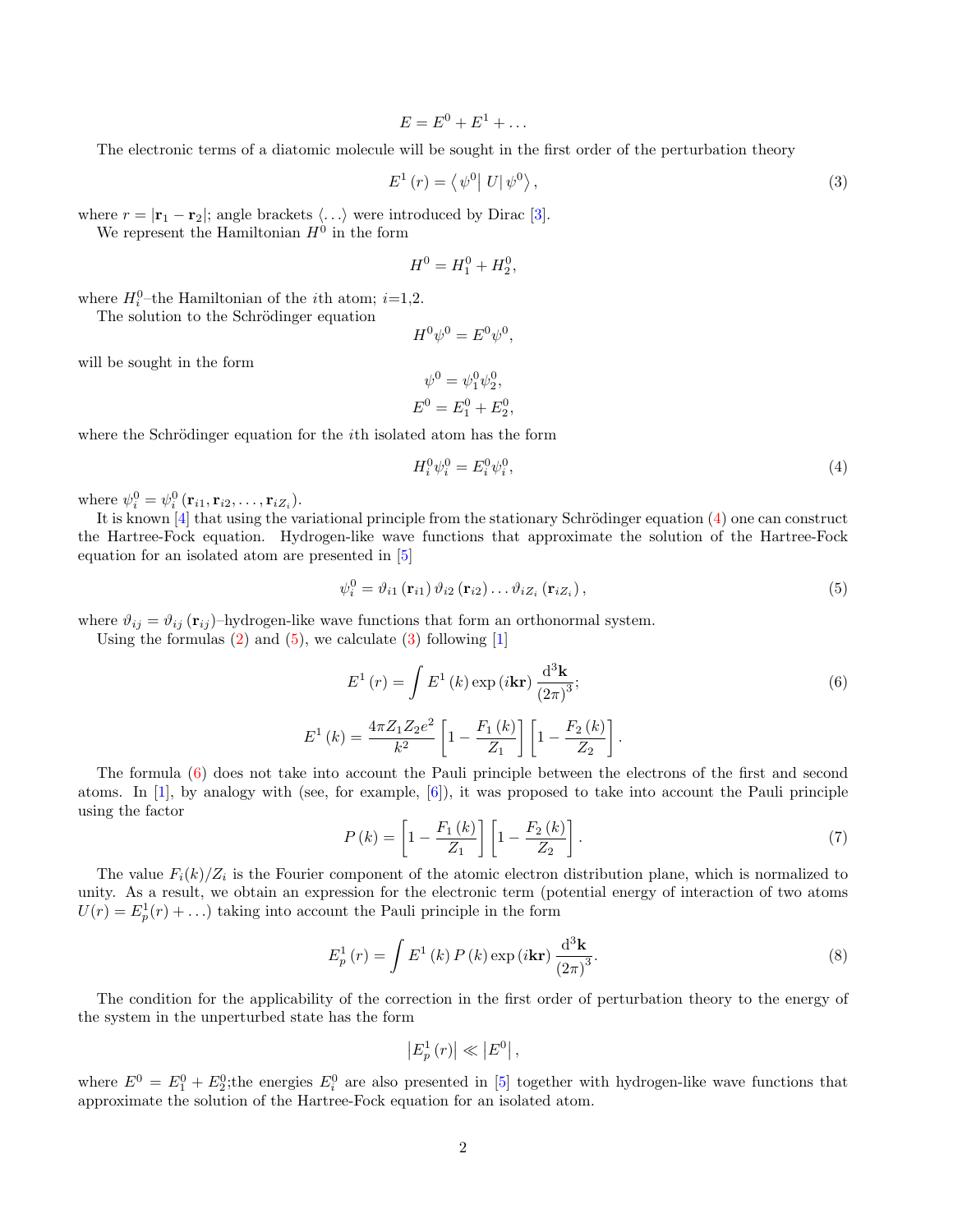#### 3 Calculation results and their discussion

The potential energy of interaction of two atoms was simulated when the form factor of the first atom was chosen in the Molière approximation

<span id="page-2-1"></span>
$$
U(r) \approx \int \frac{4\pi Z_1 Z_2 e^2}{k^2} \left[ 1 - \frac{F_1(k)}{Z_1} \right]^2 \left[ 1 - \frac{F_2(k)}{Z_2} \right]^2 \exp(i\mathbf{kr}) \frac{d^3 \mathbf{k}}{(2\pi)^3};
$$
\n(9)

$$
F_1(k) = Z_1 \sum_{i=1}^{3} \frac{\alpha_i (\beta_i/a_1)^2}{k^2 + (\beta_i/a_1)^2},
$$
\n(10)

<span id="page-2-2"></span>where  $\alpha_i, \beta_i$ – Molière approximation coefficients [\[7\]](#page-3-5);  $a_1 \approx 0.88534 a_0 Z_1^{-1/3}$ ;  $a_0 = 0.529$ Å.

Atomic form factor  $F_2(k)$  was calculated using the wave function of the hydrogen atom in the 1s-state

<span id="page-2-3"></span>
$$
F_2(k) = \frac{16}{(4 + a_2^2 k^2)^2},\tag{11}
$$

where  $a_2 = a_0/Z_2 \approx 0.529 \text{\AA}/Z_2$  – shielding length of a hydrogen atom.

We calculate the expressions  $(9)$  using the formulas  $(10)$  and  $(11)$ 

$$
U(r) \approx \frac{18e^2}{r} \left[ \exp\left(-\frac{14.0968r}{a_0}\right) \left(0.0973 - 0.0352 \frac{r}{a_0}\right) + \exp\left(-\frac{2.8194r}{a_0}\right) \left(-0.03236 - 0.0001451 \frac{r}{a_0}\right) + \exp\left(-\frac{0.7048r}{a_0}\right) \left(0.0182 - 0.00199 \frac{r}{a_0}\right) + \exp\left(-\frac{2r}{a_0}\right) \left(0.416838 - 0.62409 \frac{r}{a_0} + 0.0846 \frac{r^2}{a_0^2} - 0.002121 \frac{r^3}{a_0^3}\right) \right].
$$
\n(12)

Numerical calculations were performed using the program [\[8\]](#page-3-6). Figure 1 shows the graphs of the potential energy of interaction of atoms in the HF and HNe molecules. Since the atomic form factor for fluorine and neon atoms was chosen in the Molière approximation, the results of calculating the potential interaction energy of atoms in HF and HNe molecules differ slightly from each other. It can be seen that the far potential minimum in Fig.1c, which corresponds to the area of action of van der Waals forces, is  $10^4 \div 10^5$  times less deep than the near potential minimum in Fig.1a.

Figure 2 shows satisfactory agreement of the graph of the potential energy of interaction of atoms in the HF molecule in comparison with the experimental data presented in [\[9\]](#page-3-7). In [\[2\]](#page-3-0), satisfactory agreement with the experiment was demonstrated for the plot of the potential energy of interaction of two neon atoms in the region of action of van der Waals forces. The form factors of neon atoms in  $[2]$  were taken in the Molière approximation. The agreement between the calculation results and experiment can be improved if the form factors of fluorine and neon atoms are constructed using hydrogen-like wave functions [\[5\]](#page-3-3), which approximate the solution of the Hartree-Fock equation for an isolated atom. It can be seen that for the formation of the HNe molecule when hydrogen and neon atoms approach each other, it is necessary to overcome a potential barrier with a height of about 0.04 electronvolt, as can be seen in Fig. 1b. At low temperatures, the formation of HF and HNe dimers in the region of action of van der Waals forces is possible. The depth of the potential well is  $10^{-4} \div 10^{-5}$  electronvolts, and the distance between the atoms is  $5 \div 6\text{\AA}$  as seen in Figure 1c.

#### 4 The Acknowledgements

The reported study was funded by RFBR, project number 20-07-00236 a.

#### References

<span id="page-2-0"></span>[1] V. P. Koshcheev and Yu. N. Shtanov. A new approach to calculating the potential energy of interaction between two atoms. Technical Physics Letters, 44(7):566-569, Jul 2018. [doi:10.1134/S1063785018070088](https://doi.org/10.1134/S1063785018070088).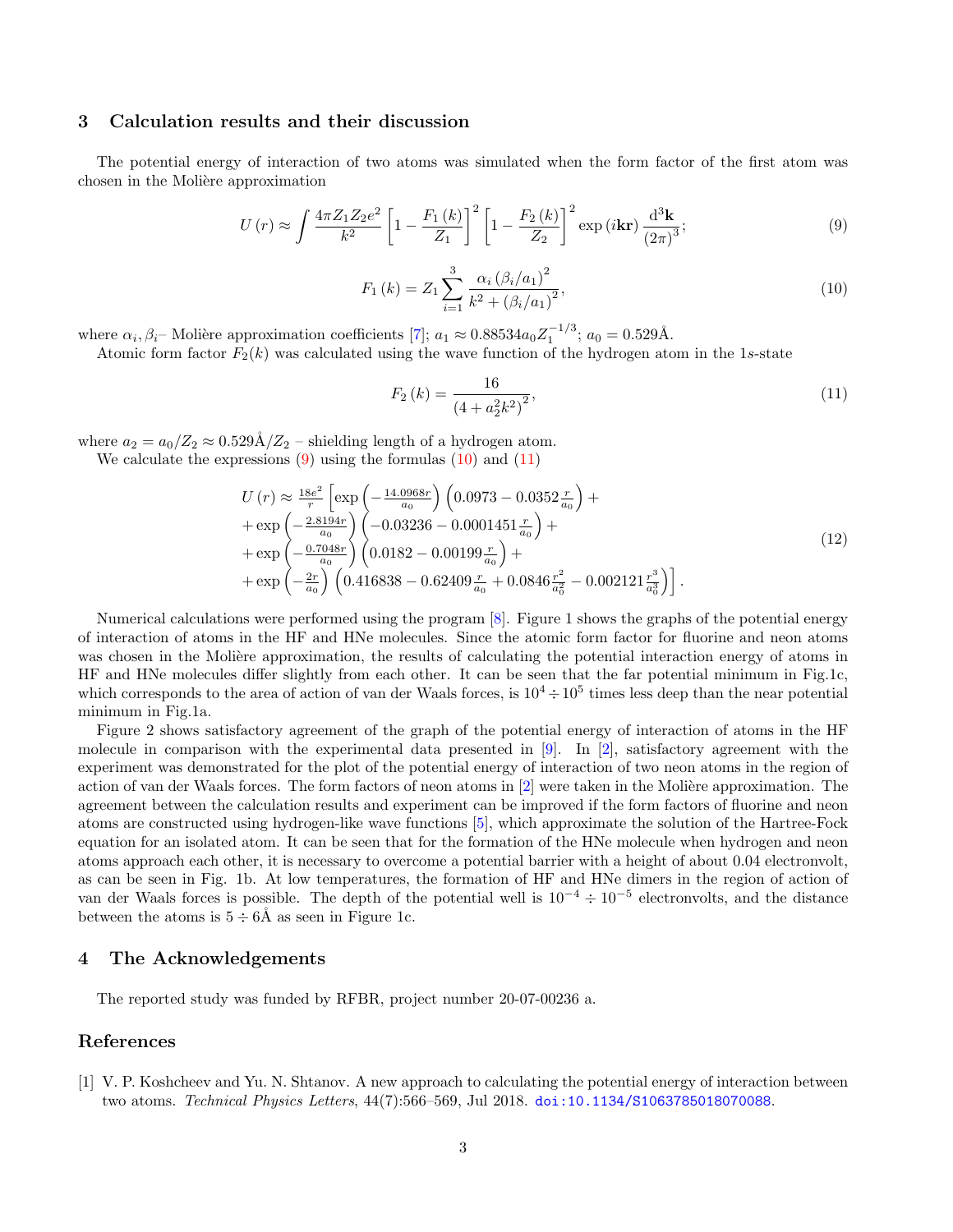- <span id="page-3-0"></span>[2] V. P. Koshcheev and Yu. N. Shtanov. Potential energy of atom—atom interaction taking into account the pauli principle. Journal of Surface Investigation: X-ray, Synchrotron and Neutron Techniques, 14(4):841–845, Jul 2020. [doi:10.1134/S102745102004028X](https://doi.org/10.1134/S102745102004028X).
- <span id="page-3-1"></span>[3] P.A.M. Dirac. The Principles of Quantum Mechanics. Snowball Publishing, 2013. URL: [https://books.](https://books.google.ru/books?id=83rLlAEACAAJ) [google.ru/books?id=83rLlAEACAAJ](https://books.google.ru/books?id=83rLlAEACAAJ).
- <span id="page-3-2"></span>[4] V.A. Fock. The beginnings of quantum mechanics (in russian). Moscow: LKI, 2007.
- <span id="page-3-3"></span>[5] Enrico Clementi and Carla Roetti. Roothaan-hartree-fock atomic wavefunctions: Basis functions and their coefficients for ground and certain excited states of neutral and ionized atoms,  $z \leq 54$ . Atomic Data and Nuclear Data Tables, 14(3):177 – 478, 1974. URL: [http://www.sciencedirect.com/science/article/pii/](http://www.sciencedirect.com/science/article/pii/S0092640X74800161) [S0092640X74800161](http://www.sciencedirect.com/science/article/pii/S0092640X74800161), [doi:https://doi.org/10.1016/S0092-640X\(74\)80016-1](https://doi.org/https://doi.org/10.1016/S0092-640X(74)80016-1).
- <span id="page-3-4"></span>[6] L.P. Pitaevskii and E.M. Lifshitz. Physical Kinetics: Volume 10. "Butterworth-Heinemann", 1981. URL: <https://www.sciencedirect.com/book/9780080570495/physical-kinetics>.
- <span id="page-3-5"></span>[7] G. Moliere. Theorie der streuung schneller geladener teilchen i. einzelstreuung am abgeschirmten coulomb-feld. Zeitschrift für Naturforschung  $A$ , 2:133 – 145, 1947.
- <span id="page-3-6"></span>[8] Yu. N. Shtanov and V. P. Koshcheev. Tropics. In Certificate of state registration of a computer program No. 2020617054. Moscow: Rospatent, 2020.
- <span id="page-3-7"></span>[9] Qunchao Fan, Weiguo Sun, Hao Feng, Yi Zhang, and Qi Wang. Analytical potential curves of some hydride molecules usingalgebraic and energy-consistent method. The European Physical Journal D, 68(1):5, Jan 2014. [doi:10.1140/epjd/e2013-40437-2](https://doi.org/10.1140/epjd/e2013-40437-2).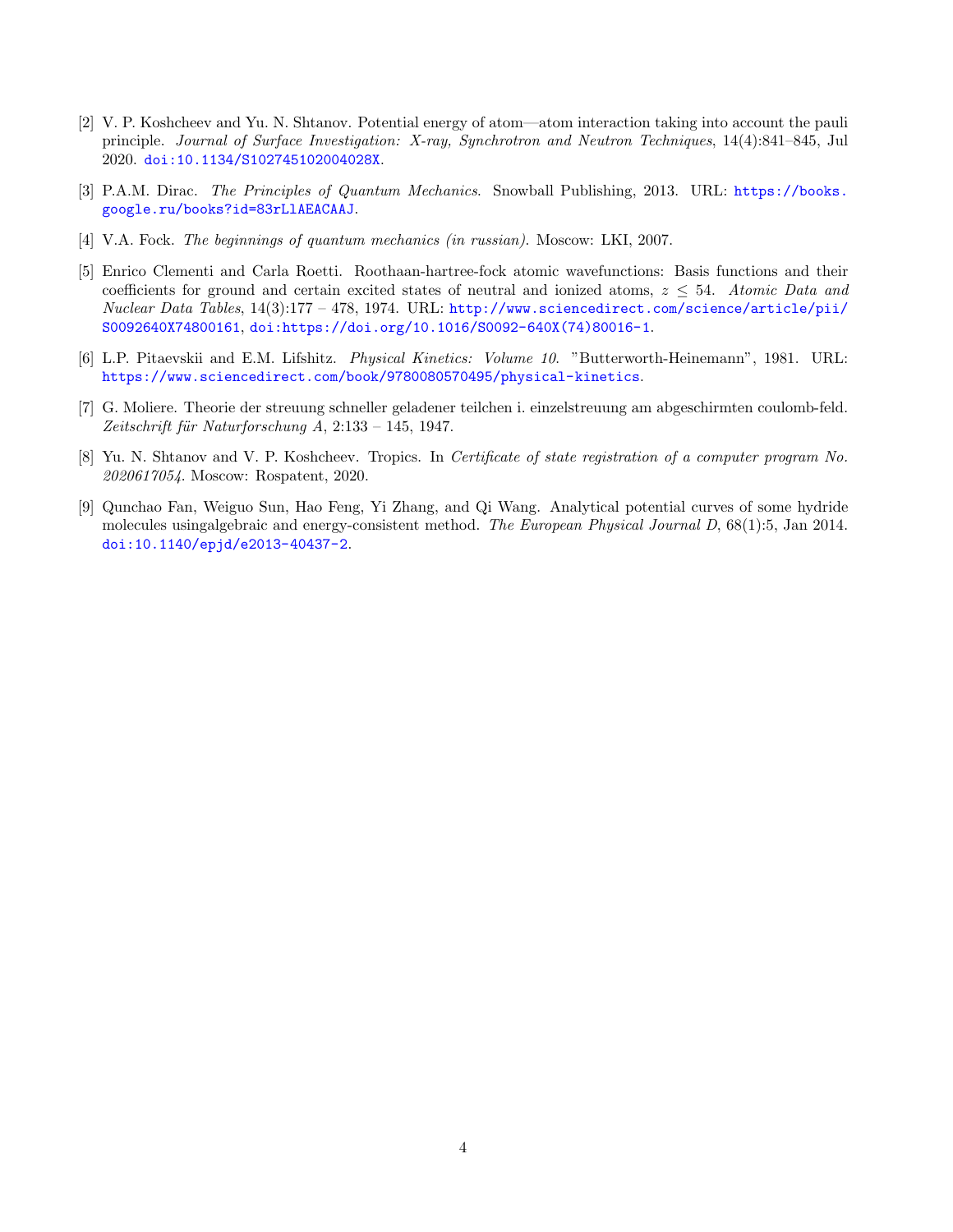## List of figures

Fig. 1. Potential energy of interaction of atoms in molecules HF(solid line) and HNe (dashed line) at different scales:  $a)r/a_0 \in [0; 3]$ ,  $b)r/a_0 \in [3; 8]$ ,  $c)r/a_0 \in [8; 15]$ .

Fig. 2. The potential interaction energy  $U(r)$ , which is calculated by formula (12) (solid line), in comparison with the experimental result, which is presented in [\[9\]](#page-3-7) (circles), and the Morse potential [9] (dashed line) for the HF molecule.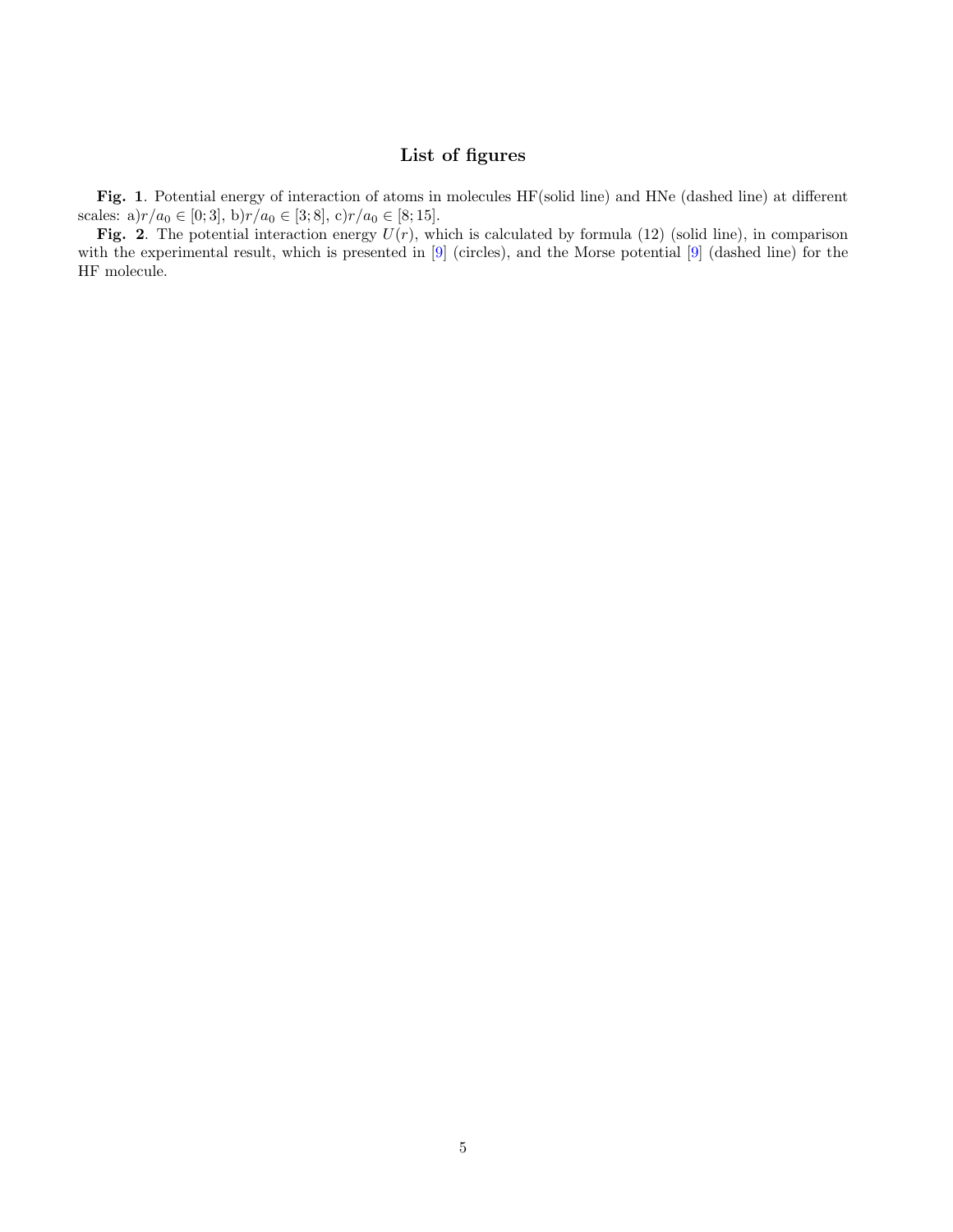

**Figure 1a.** Potential energy of interaction of atoms in molecules HF(solid line) and HNe (dashed line) at  $r/a_0 \in [0; 3]$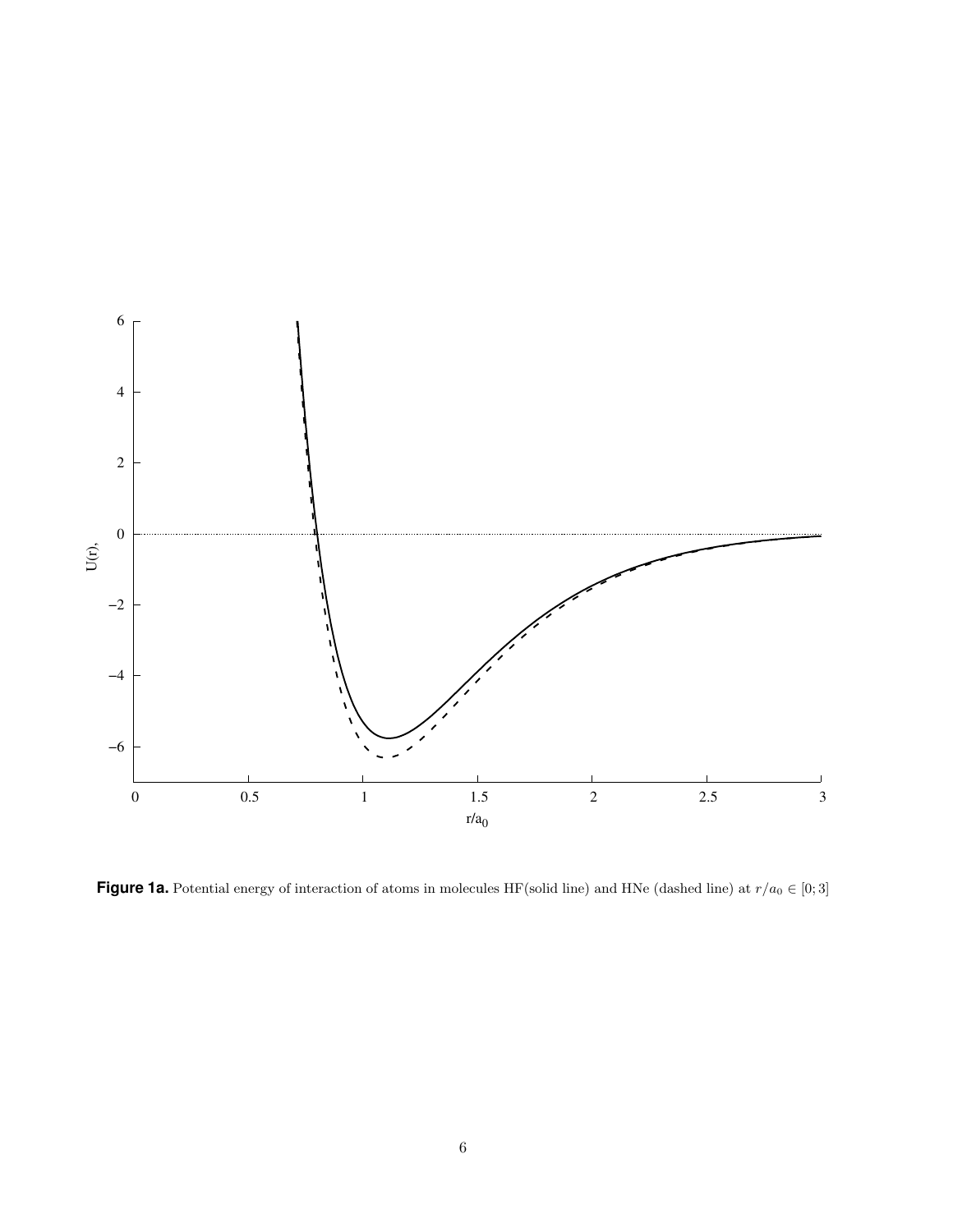

**Figure 1b.** Potential energy of interaction of atoms in molecules HF(solid line) and HNe (dashed line) at  $r/a_0 \in [3, 8]$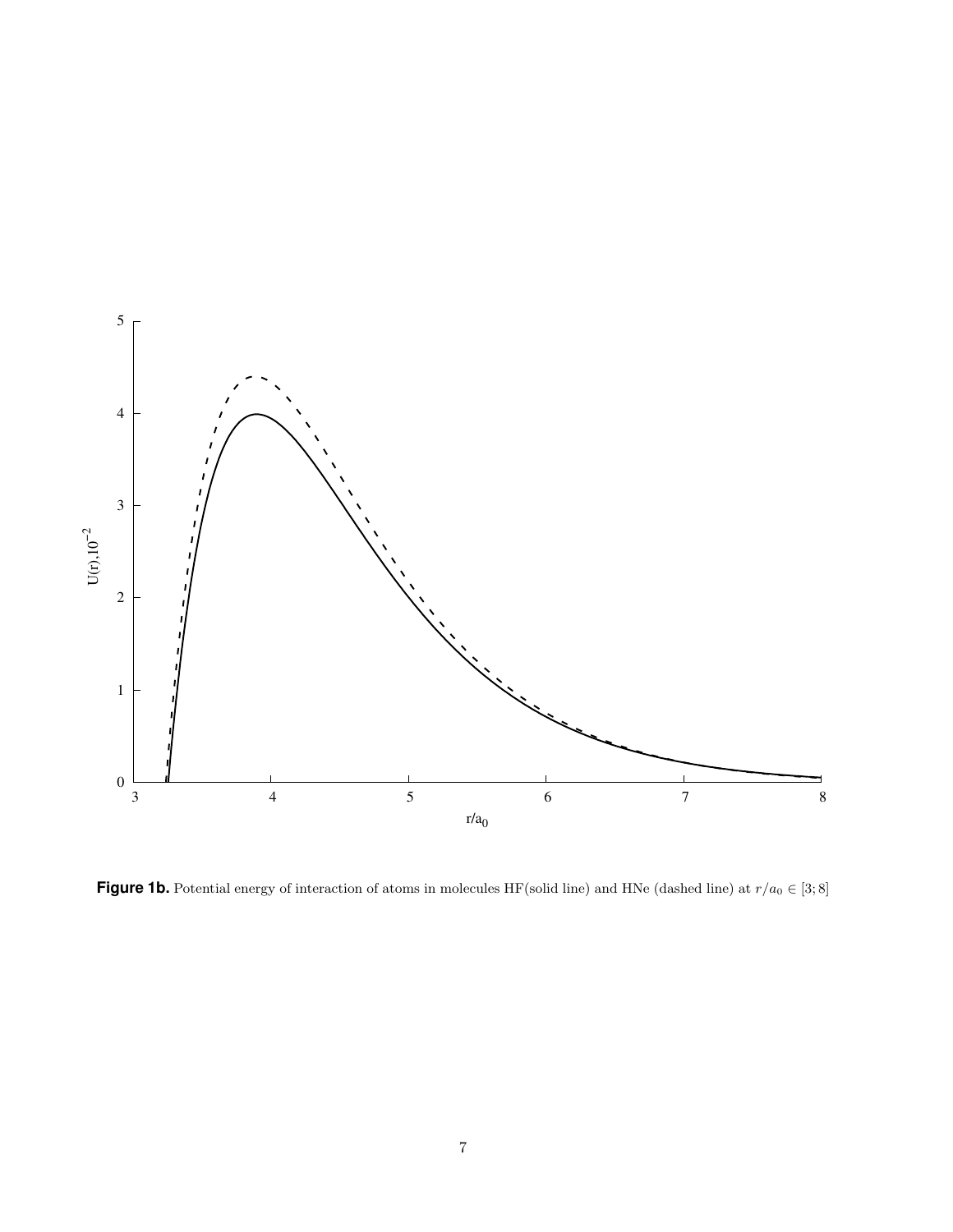

**Figure 1c.** Potential energy of interaction of atoms in molecules HF(solid line) and HNe (dashed line) at  $r/a_0 \in [8; 15]$